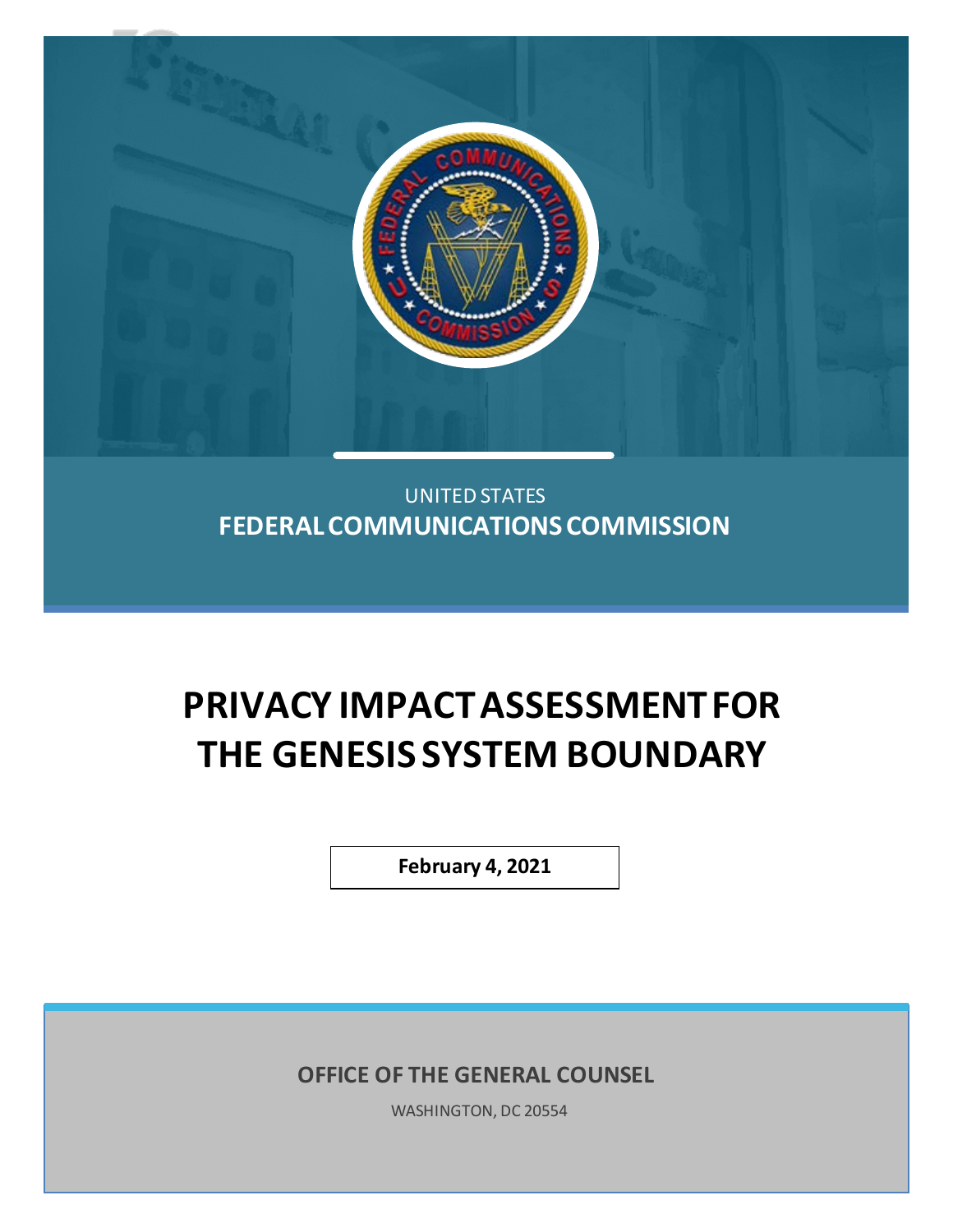

## **Record of Approval**

| Document Approval                                                                                                                                                                                                   |             |                                           |  |  |
|---------------------------------------------------------------------------------------------------------------------------------------------------------------------------------------------------------------------|-------------|-------------------------------------------|--|--|
| <b>Privacy POC</b>                                                                                                                                                                                                  |             |                                           |  |  |
| Printed Name: Bahareh Moradi                                                                                                                                                                                        |             |                                           |  |  |
| <b>Approval Structure</b>                                                                                                                                                                                           |             |                                           |  |  |
| Printed Name: Margaret Drake                                                                                                                                                                                        |             | <b>Senior Agency Official for Privacy</b> |  |  |
| Signature:                                                                                                                                                                                                          | <b>Date</b> |                                           |  |  |
| Digitally signed by Margaret E Drake<br>DN: cn=Margaret E Drake, o=Federal<br>Margaret E Drake<br>Communications Commission, ou=Privacy,<br>email=margaret.drake@fcc.gov, c=US<br>Date: 2021.02.04 09:51:57 -05'00' | 2/4/21      |                                           |  |  |

## **Record of Approval**

| Date | <b>Description</b> | <b>Author</b> |
|------|--------------------|---------------|
|      |                    |               |
|      |                    |               |
|      |                    |               |
|      |                    |               |
|      |                    |               |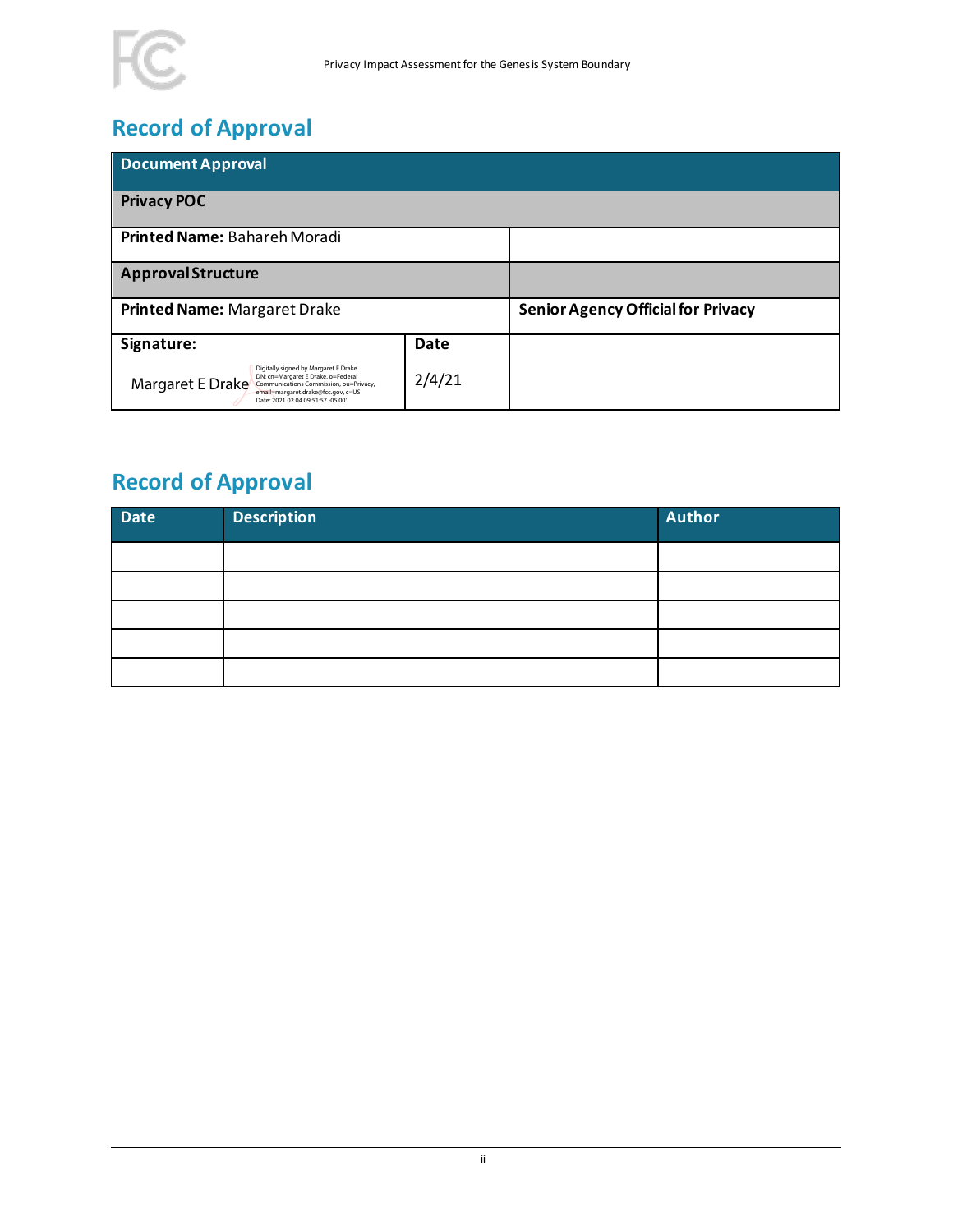## **Table of Contents**

## **List of Tables**

|--|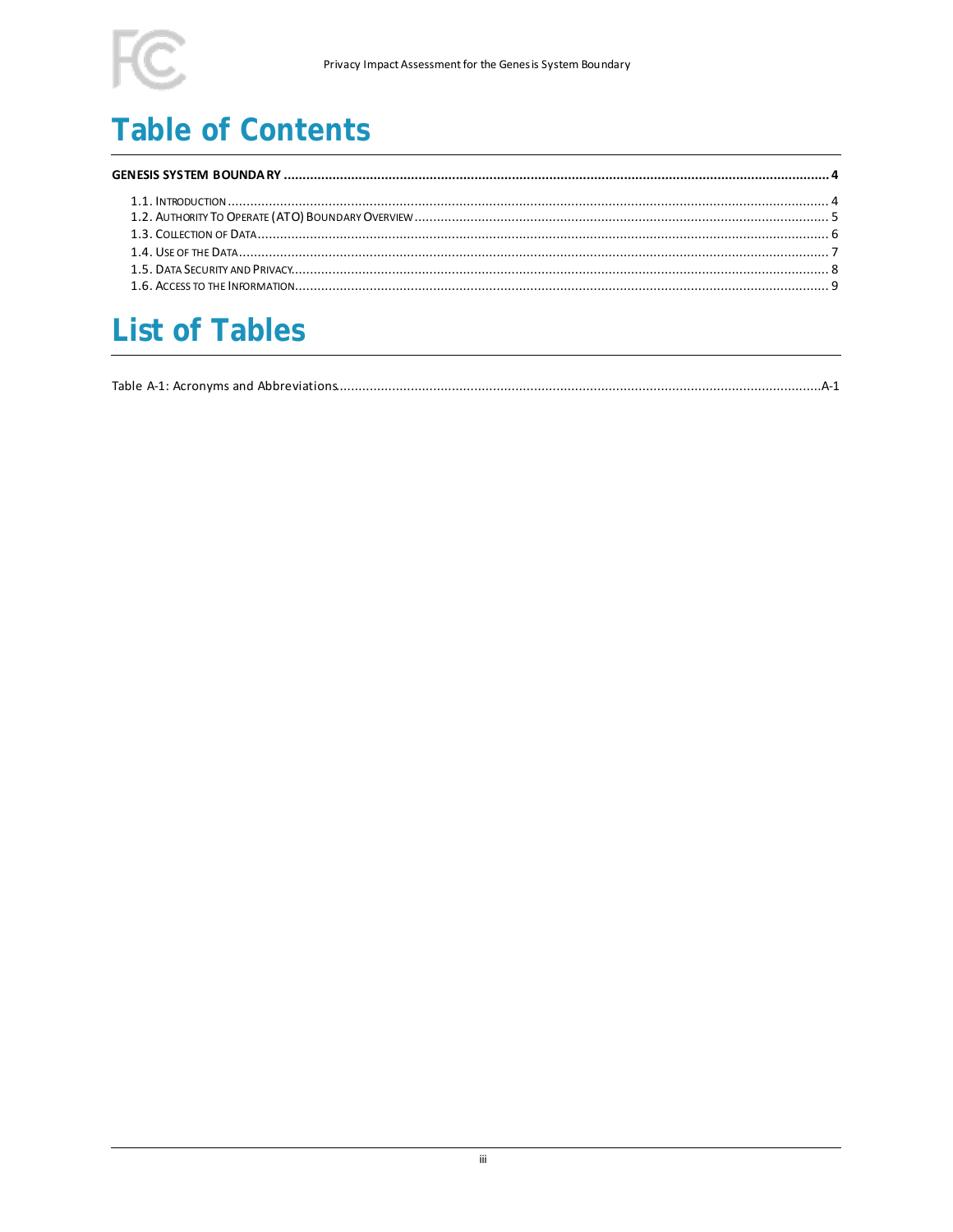### <span id="page-3-0"></span>**Genesis System Boundary**

#### <span id="page-3-1"></span>**1.1. Introduction**

Section 208 of the E-Government Act of 2002[1](#page-3-2) requires agencies to conduct a **Privacy Impact Assessment (PIA)** whenever they procure or develop an information technology system that will collect, maintain, or disseminate information about individual people. The PIA must document how the system will use information it collects about individuals and, unless it contains classified or sensitive information, it must be made available to the public. The PIA was intended to be a tool for agencies to protect personal information throughout a technology system's life cycle. The Office of Management and Budget (OMB) has commented: "*In general, PIAs are required to be performed and updated as necessary where a system change creates new privacy risks.*"[2](#page-3-3)

The FCC is subject to the requirements of the E-Government Act and is committed to identifying and addressing privacy risks whenever it develops or makes changes to its information systems. The questions below explore important privacy issues identified in the Act and in later guidance by the Office of Management and Budget (OMB) and the National Institute of Standards and Technology (NIST). A longer discussion of the FCC's PIA policies can be found in Chapter 9 of the FCC's Privacy Act Manual (FCC Inst. 1113.1).

System owners, in collaboration with the Information System Security Officers (ISSOs)should complete the **Initial Privacy Assessment (IPA)** prior to filling out the PIA. The FCC Senior Agency Official for Privacy (SAOP) usesthe IPA to determine whether a system will collect the kind of information that would make it subject to the requirements of Section 208, including a PIA. A PIA should not be completed until an IPA is completed and the SAOP makes a determination..

If you have any questions, please contact the Privacy Team at privacy@fcc.gov.

<span id="page-3-2"></span><sup>1</sup> 44 U.S.C. § 3501 note.

<span id="page-3-3"></span><sup>2</sup> OMB Memorandum No. M-03-22 (Sep. 26, 2003), [https://www.whitehouse.gov/sites/whitehouse.gov/files/omb/memoranda/2003/m03\\_22.pdf.](https://www.whitehouse.gov/sites/whitehouse.gov/files/omb/memoranda/2003/m03_22.pdf)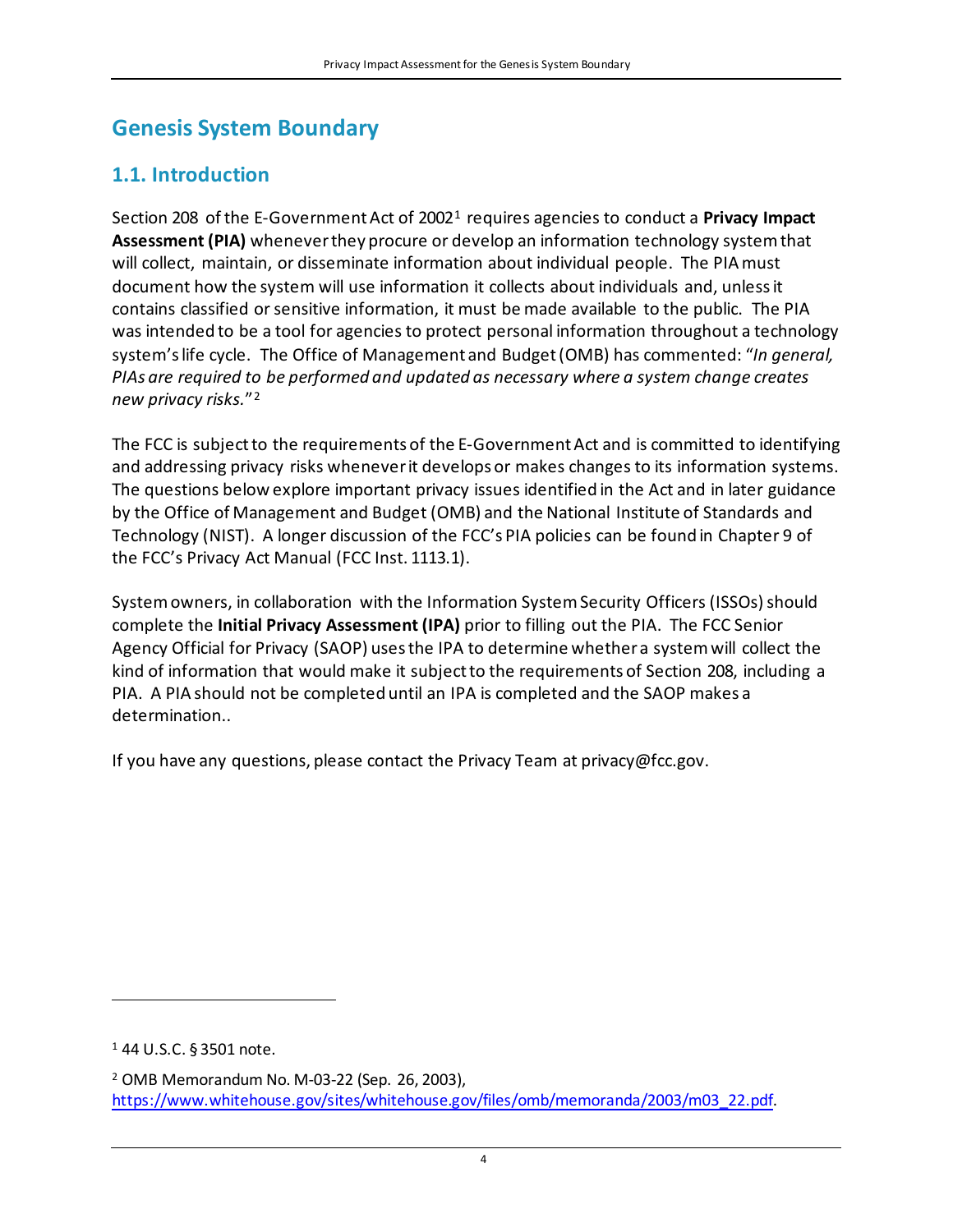#### <span id="page-4-0"></span>**1.2. Authority To Operate (ATO) Boundary Overview**

For each IT system that resides within the ATO Boundary, please use the table below to provide the system name, a brief description of the what the system does, whether it contains Personally Identifiable Information (PII) and a brief description of the PII (if applicable), the applicable System of Records Notice, the legal authorities to collect and maintain the PII, and whether the PII is shared with other systems (internal or external).

Please copy the table as necessary to complete the information for each system within the boundary.

#### **INFORMATION ABOUT THE SYSTEM**

NAME OF THE SYSTEM

Genesis

DOES THE SYSTEM CONTAIN PII?

Yes

PLEASE PROVIDE A BRIEF DESCRIPTION OF THE PII (IF APPLICABLE)

Genesis is the Office of Managing Director, Financial Operations Center's (OMD-FO) integrated, financial IT system that records current financial planning, purchasing, accounts receivable, accounts payable, disbursements (including payroll) , and other financial and budget activities, including FCC employees' government credit card information. Genesis is structured so that financial transactions automatically update budget, financial planning, and general ledger data when processed.

IN WHAT SYSTEM OF RECORDS (SORN) IS THE INFORMATION CONTAINED (IF APPPLICABLE)?

FCC/OMD-25, Financial Operations Information System(FOIS)

WHAT ARE THE LEGAL AUTHORITIES FOR THE COLLECTION OF THIS PII?

44 U.S.C. 3101, 3102, and 3309; Debt Collection Act as amended by the Debt Collection Improvement Act of 1996; Federal Managers Financial Integrity Act of 1982; Accountability of Tax Dollars Act, P.L. 107-289; and other government-wide federal financial statutes addressing debt collection, budget control, financial controls, fraud, waste and abuse, and internal controls codified in Title 31 United States Code.

DOES THIS SYSTEM SHARE THE PII WITH OTHER SYSTEMS?

Yes.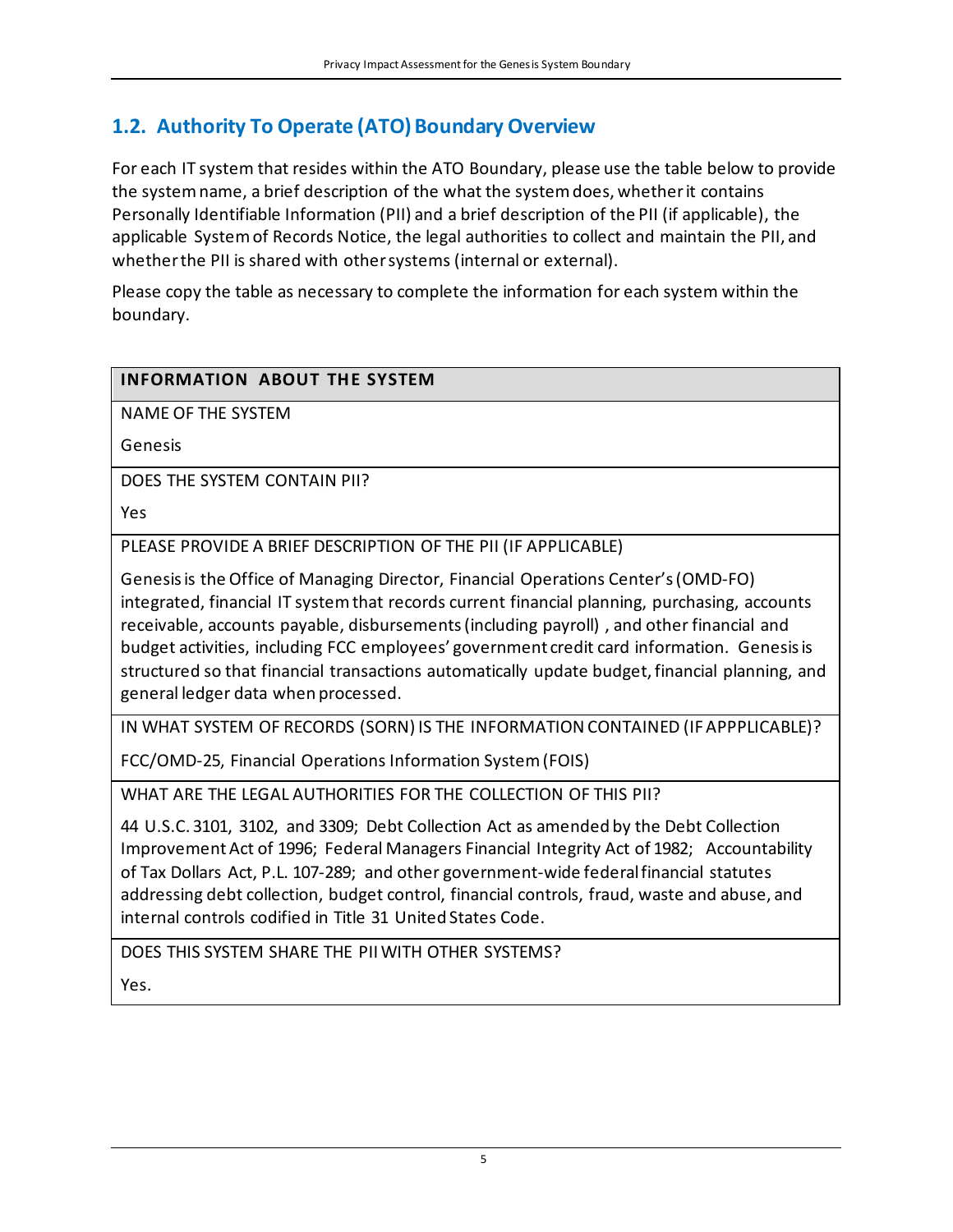- **A. Is this a new ATO Boundary or an existing ATO Boundary?** 
	- ☐ New Boundary  $\boxtimes$  Existing Boundary
- **B. If the ATO Boundary is/will consist of cloud-based computing system(s),[3](#page-5-1) please check the box that best describes the service the FCC receives/will receive from the cloud computing provider:**

 $\boxtimes$  The FCC uses provider-supported application/s on the provider's cloud network (Software as a Service or SaaS) [list applicable system(s)]

 $\Box$  The FCC has deployed application/s on the provider's cloud network and the provider supports the applications (Platform as a Service or PaaS) [list applicable system(s)]

 $\Box$  The FCC has deployed its own application/s on the cloud network and controls how these application/s are configured and operate (Infrastructure as a Service or IaaS):

Genesis is comprised of the Momentum Commercial off-the-shelf (COTS) software. In 2019, Genesis was migrated to CGI's Azure Tenant Cloud.

#### **C. If the IT systems in the ATO Boundary are in the cloud, are the they FedRAMP certified?**

 $\boxtimes$  Yes, all the IT systems are FedRAMP certified

 $\Box$  No, none, or only some, of the IT systems are FedRAMP certified

Genesis inherits controls from the FedRAMP Azure environment, Okta (for user authentication), and the FCC Common Controls.

#### <span id="page-5-0"></span>**1.3. Collection of Data**

**A. Please explain why it is necessary to collect PII to carry out the purpose of each of the system(s) that maintain PII within this Boundary.**

The FCC collects PII in this system in order to (1) process and track payments made and monies owed from or to individuals; (2) create tax records to be reported to federal,

<span id="page-5-1"></span><sup>3</sup> *See* NIST, *The NIST Definition of Cloud Computing*, Special Pub. No. 800-145 (Sep. 2011), [https://csrc.nist.gov/publications/detail/sp/800-145/final.](https://csrc.nist.gov/publications/detail/sp/800-145/final)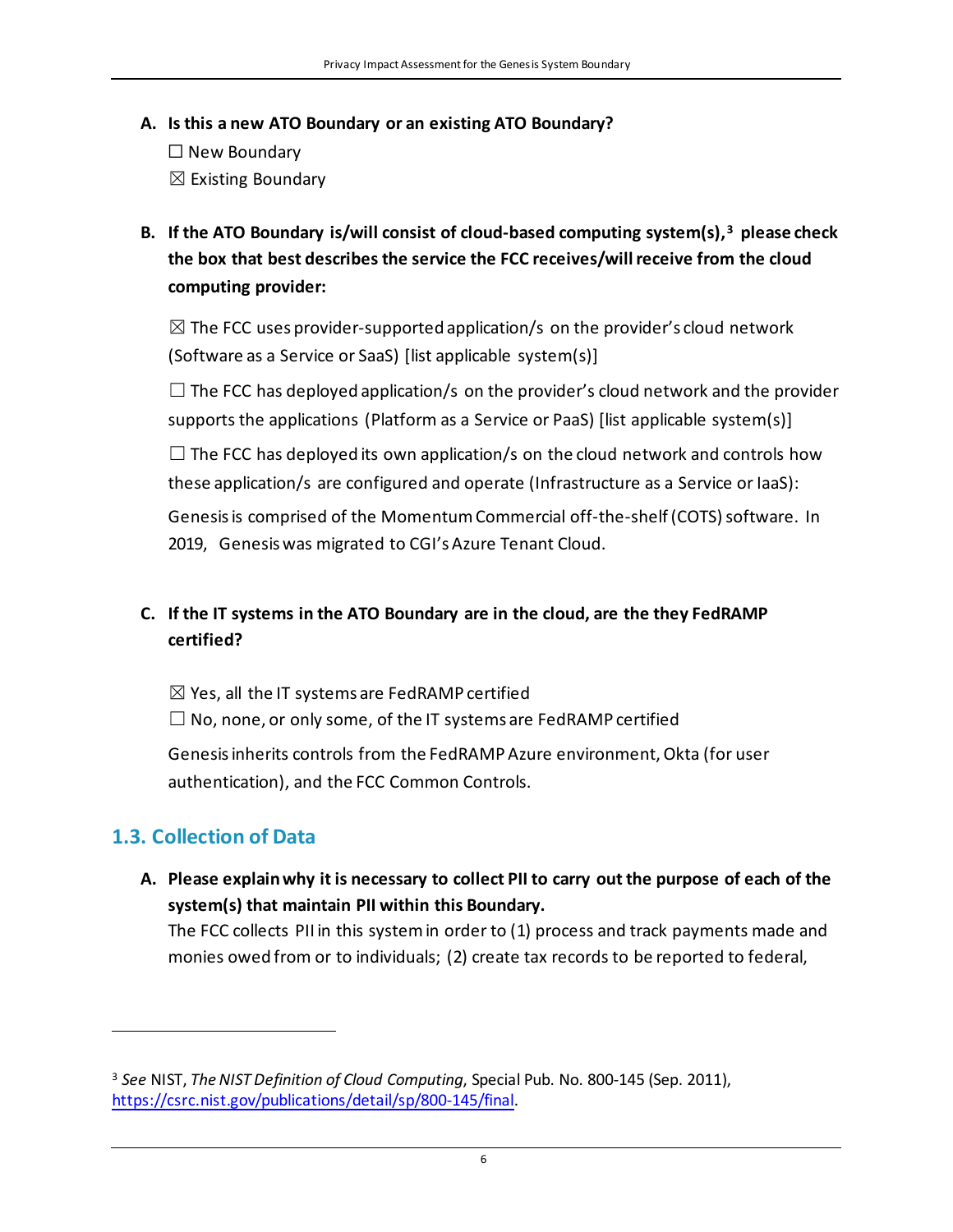state, and local tax authorities; (3) track auction loans and payment history; (4) track employee Government credit cards; and (5) track debts owed to the FCC.

**B. For each system within this Boundary, will this PII be collected from individuals themselves, or from third-parties? If collected from individuals themselves, link to the Privacy Act Statement[4](#page-6-1) for each system that is included with the online or paper form the system(s) use(s)to collect the PII.** 

The PII within this boundary is not collected directly from individuals, rather it is ingested from other systems.

#### **C. What steps is the FCC taking to limit the collection of PII to only that which is necessary?**

The FCC's Financial Operations ingests the least amount of PII necessary to process the financial transactions of individuals who conduct business with the Commission. The FCC's Financial Operations will continue monitoring the data and business needs to ingest the least amount of PII necessary in the future.

#### **What steps will the FCC take to make sure this PII is accurate, complete, and up-todate?**

Genesis ingests PII from other systems and relies on those systems to ensure that the PII collected is accurate and complete. Genesis ensures that the PII is current by ingesting records from these systems daily.

#### <span id="page-6-0"></span>**1.4. Use of the Data**

**A. Please explain the data flow, including whether the PII will be ingested from, or shared with, another system. Are internal connections reflected in the Cyber Security Asset Management tool (CSAM)? Are Information Sharing Agreements (ISAs) in CSAM for external connections?**

Genesis ingests PII from CORES, the Invoice Processing Platform (IPP), and the USDA. Information in the Genesis System is shared within the FCC, including EBATS, Servive Now, and ULS. Genesis also shares financial information with the U.S. Treasury, and the

<span id="page-6-1"></span><sup>4</sup> A Privacy Act Statement must inform individuals about (1) the authority to solicit information, (2) the principal purpose(s) for collecting the information, (3) the routine uses for disclosing the information, and (4) whether providing the information is mandatory or voluntary.

z za zapisani za na stari za na stari za na stari za na stari za na stari za na stari za na stari za na stari<br>Za stari za na stari za na stari za na stari za na stari za na stari za na stari za na stari za na stari za na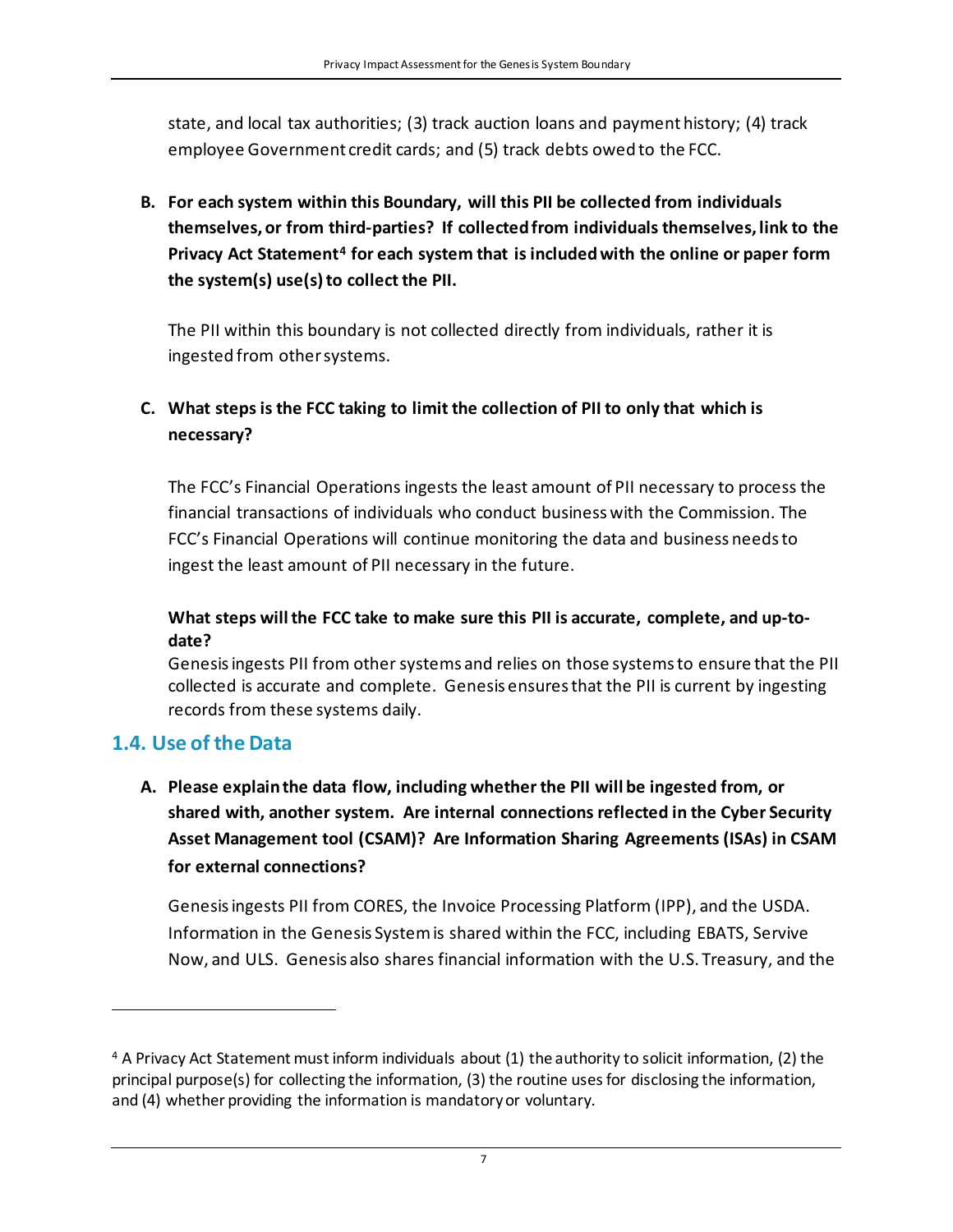U.S. Department of Agriculture (USDA), USAC, the National Archive and Records Administration (NARA), and TRS (Telecommunications Relay Services).

Some of the connections are reflected in CSAM, specifically EBATS, ServiceNow, and ULS. The connections with USDA, CORES, NARA, and TRS are not reflected in CSAM. The ISAs are not stored in CSAM.

#### **B. Will the information be shared with third-parties as part of the operations of the information system (e.g., through an application programming interface or "API")?**

Genesis shares information under the various Congressionally-mandated Federal financial statutes and regulations that cover debt collection, budget control, financial controls, fraud, waste and abuse, and internal controls codified in Title 31 United States Code. This information is shared with the third parties using a SOAP-based web service call.

#### **C. How long will the PII be retained and how will it be disposed of?**

The PII in Genesis is retained and disposed under the requirements ofthe National Archives and Records Administration (NARA) General Records Schedule GRS 1.1: Financial Management and Reporting Records Schedule.

#### <span id="page-7-0"></span>**1.5. Data Security and Privacy**

**A. What are the system's ratings for confidentiality, integrity, and availability?**

| Confidentiality | $\overline{\phantom{a}}$ High | _x_Moderate | Low |
|-----------------|-------------------------------|-------------|-----|
| Integrity       | _High                         | x Moderate  | Low |
| Availability    | _High                         | _x_Moderate | Low |

#### B. **Discuss the physical, administrative, and technical controls in place to protect the data in the system.**

The information in Genesis is protected by the FCC's privacy controls that include a comprehensive and dynamic set of safety and security protocols that are designed to meet all Federal privacy standards, including those required by the National Institute of Standards and Technology (NIST) and the Federal Information Security Modernization Act of 2014 (FISMA). The protocols cover all electronic records, including those housed at the FCC and those information systems that are housed at the FCC's authorized contractors. There are a limited number of paper records that are stored in file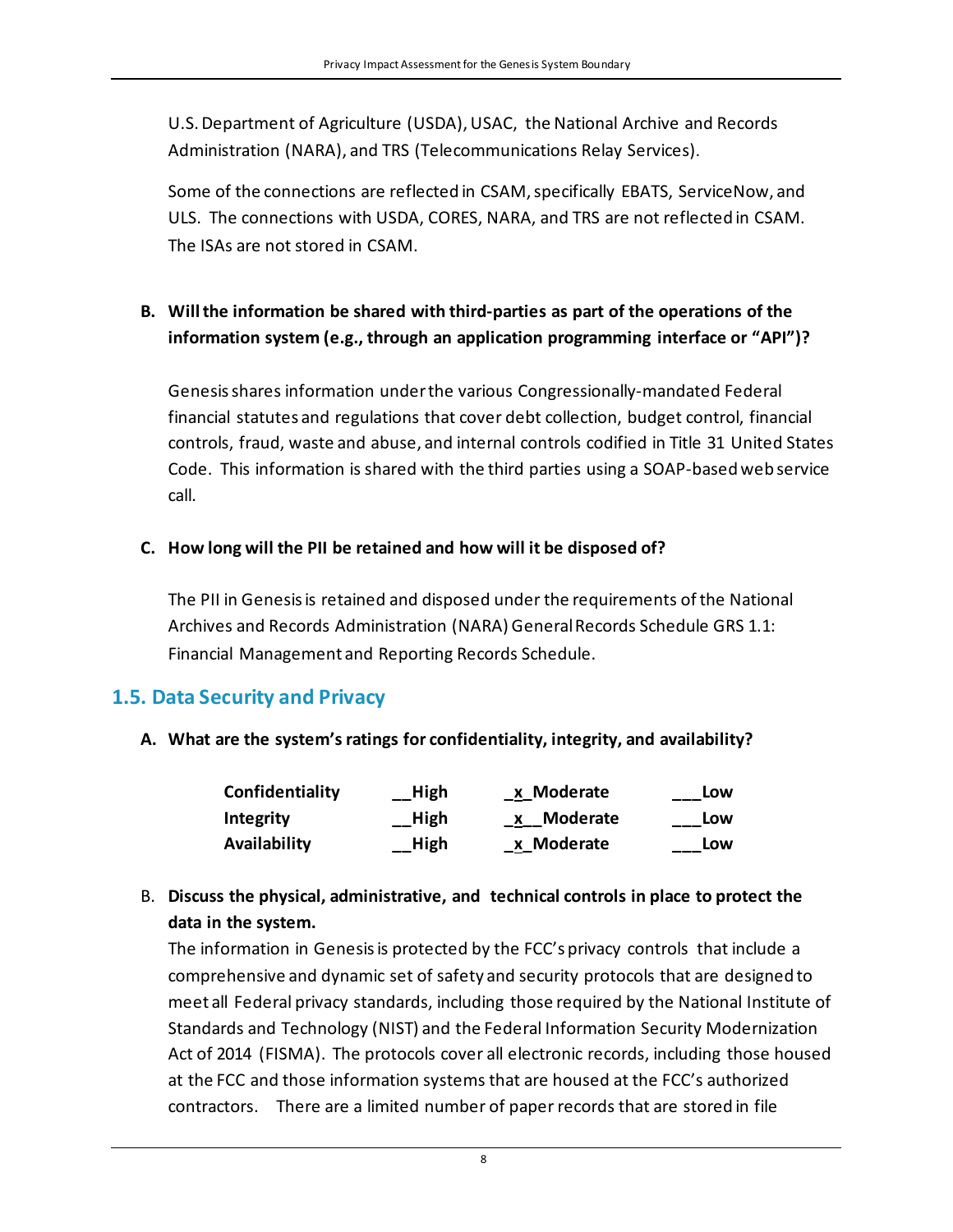cabinets in the FO office that are locked when not in use and/or at the end of the business day. These paper documents are maintained for short periods as needed and then destroyed. All access points for the FO office suite are monitored.

**C. Does the system inherit privacy controls from an external provider? If an Interconnection Security Agreement (ISA) , Memorandum of Understanding (MOU), or similar document is in place, please summarize the privacy applicable portions of the document.** 

No.

#### <span id="page-8-0"></span>**1.6. Access to the Information**

**A. Which FCC employees and contractors will have access to the PII in this information system?**

Only authorized FCC supervisors, employees, and contractors have access to the electronic records and paper document files.

- **B. Does this system leverage Enterprise Access Controls?** Yes. Genesis uses OKTA for access control.
- **C. Does the system leverage the FCC's Accounting for Disclosure control?** Yes.